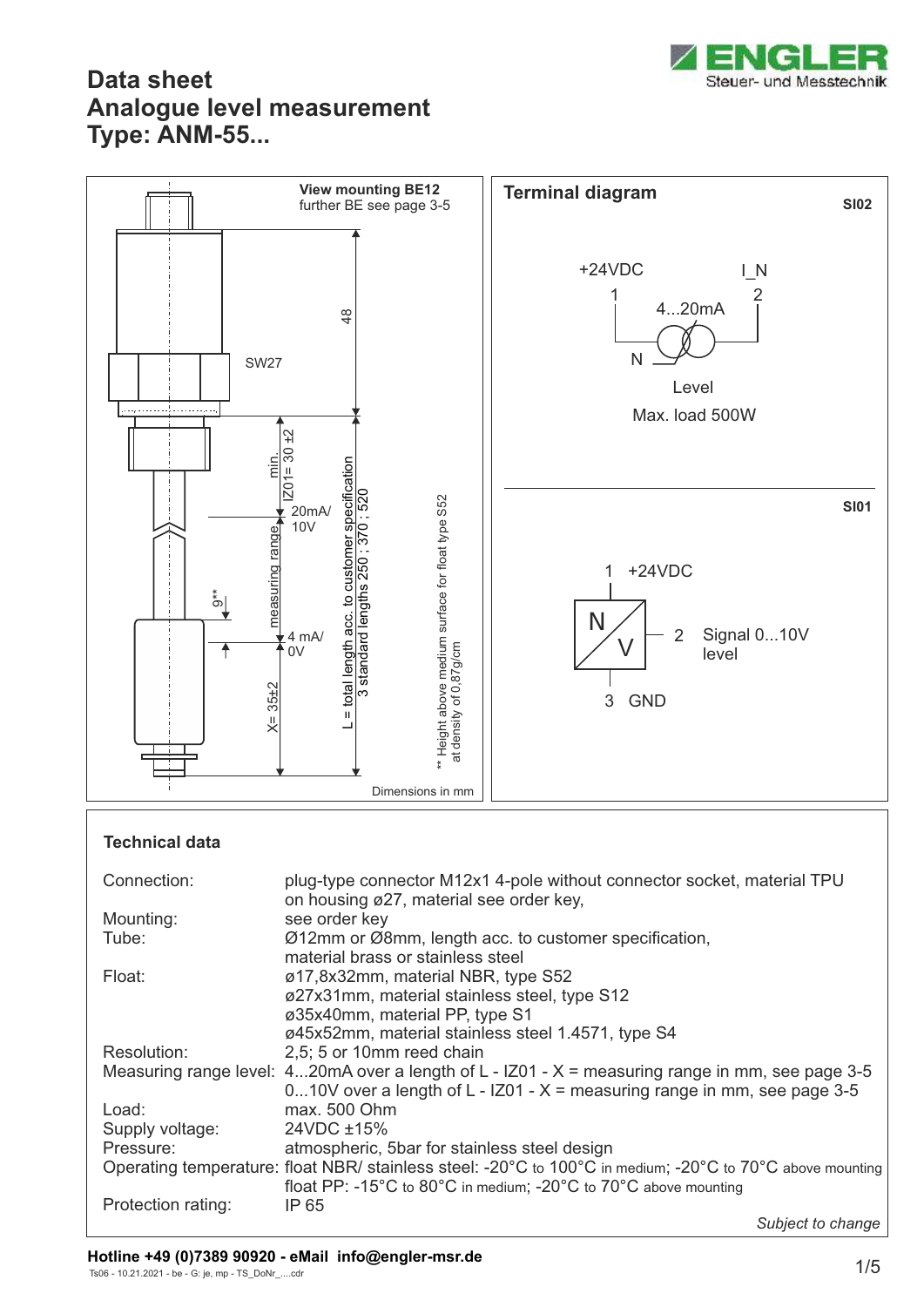

| Housing:<br>$GH10 = \emptyset$ 27 stainless steel                                                                                                                                                                                                                                                                                                                                                                                                                                                                                                                                                                                                                                                                                                                                                                                                                                                                                                                                                                                                                                                                                                     |
|-------------------------------------------------------------------------------------------------------------------------------------------------------------------------------------------------------------------------------------------------------------------------------------------------------------------------------------------------------------------------------------------------------------------------------------------------------------------------------------------------------------------------------------------------------------------------------------------------------------------------------------------------------------------------------------------------------------------------------------------------------------------------------------------------------------------------------------------------------------------------------------------------------------------------------------------------------------------------------------------------------------------------------------------------------------------------------------------------------------------------------------------------------|
| $GH11 = Ø27$ alu<br>Connection:<br>$AS01 = M12x14-pole$<br>Mounting: see table 1<br>$BE12 = 1/2"$ alu<br>$BE15 = 1/2"$ stainless steel<br>$BE51 = 1"$ alu<br>$BE49 = 1"$ stainless steel<br>$BE05 = 3/4"$ alu<br>$BE63 = 11/4"$ stainless steel<br>$BE29 = 11/2"$ alu<br>$BE42 = 11/2"$ stainless steel<br>$BE38 = 2"$ stainless steel<br>$BE03 = M20x1,5$ alu<br>$BE53 = M22x1,5$ alu<br>$BE54 = M24x1,5$ alu<br>BE39 = flange 80x50 PA<br>BE50 = flange AD90 PCD73 alu<br>BE65 = flange AD90 PCD73 stainless steel<br>Tube: see table 1<br>$RH01 = \varnothing 8mm$ brass<br>$RH02 = \varnothing$ 8mm stainless steel<br>$RH03 = \emptyset12mm$ brass<br>$RH09 = \emptyset12$ mm stainless steel<br>total length L e.g.: 350mm<br>Inactive zone above:<br>$IZ01 = e.g. 35mm$<br>Float: see table 2<br>$SW52 = float S52$<br>$SW12 = float S12$<br>$SW04 = float S4$<br>$SW01 = float S1$<br>Resolution: see table 1<br>$AL01$ = resolution 2,5mm<br>$AL03$ = resolution 5mm<br>$AL04 = resolution 10mm$<br>Output:<br>$SIO1 = 010V$<br>$S102 = 420mA$<br>Temperature class: see table 3<br>$BT01 = -20^{\circ}$ C100 $^{\circ}$ C<br>BT03=-15°C80°C |

| Tabele 1             | Mounting BExx see page 3-5 |               |             |             |       |            |             |            |      |             |      |                         | Auflösung ALxx |      |             |                   |            |                       |  |
|----------------------|----------------------------|---------------|-------------|-------------|-------|------------|-------------|------------|------|-------------|------|-------------------------|----------------|------|-------------|-------------------|------------|-----------------------|--|
| Tube<br><b>RHxx</b>  | <b>BENCY</b>               | 184.50        | <b>BEST</b> | <b>BEFO</b> | 18503 | BESO       | <b>BEGS</b> | BEDG       | BEAT | <b>BE63</b> | BECO | BELA                    | BESS           | BESO | BEGS        | $A/\mathcal{O}_7$ | RIDS       | NOT                   |  |
| <b>RH01</b>          | ✓                          |               |             |             |       | J          |             |            |      |             |      |                         |                |      |             |                   |            |                       |  |
| <b>RH02</b>          | —                          | ✔             | —           |             |       | √          |             |            |      | ັ           |      |                         |                |      |             |                   |            |                       |  |
| <b>RH03</b>          |                            |               |             |             |       |            |             |            |      |             |      |                         |                |      |             |                   |            |                       |  |
| RH <sub>09</sub>     |                            |               |             |             |       |            |             |            |      |             |      |                         |                |      | ✔           |                   |            |                       |  |
| Tabele 2             | Mounting BExx see page 3-5 |               |             |             |       |            |             |            |      |             |      | <b>Further variants</b> |                |      |             |                   |            |                       |  |
|                      |                            |               |             |             |       |            |             |            |      |             |      |                         |                |      |             |                   |            |                       |  |
| Float<br><b>SWxx</b> | <b>BEN</b> CY              | $\frac{1}{8}$ | <b>BEST</b> | <b>BEFO</b> | BECCO | <b>BES</b> | BEDS        | <b>BED</b> | BEAT | <b>BEG3</b> | BECO | BEST                    | BEGS           | BESO | <b>BEGS</b> |                   |            | and material possible |  |
| <b>SW52</b>          | ✓                          |               |             |             |       | ✔          | √           |            |      | v           |      |                         |                |      |             |                   | on request |                       |  |
| <b>SW12</b>          | —                          |               |             |             |       | √          | –           |            |      |             | –    |                         |                |      |             |                   |            |                       |  |
| SW04                 |                            |               |             |             |       |            |             |            |      |             |      |                         |                |      | ✓           |                   |            |                       |  |

**Hotline +49 (0)7389 90920 - eMail info@engler-msr.de** 2/5

Ts06 - 10.21.2021 - be - G: je, mp - TS\_DoNr\_....cdr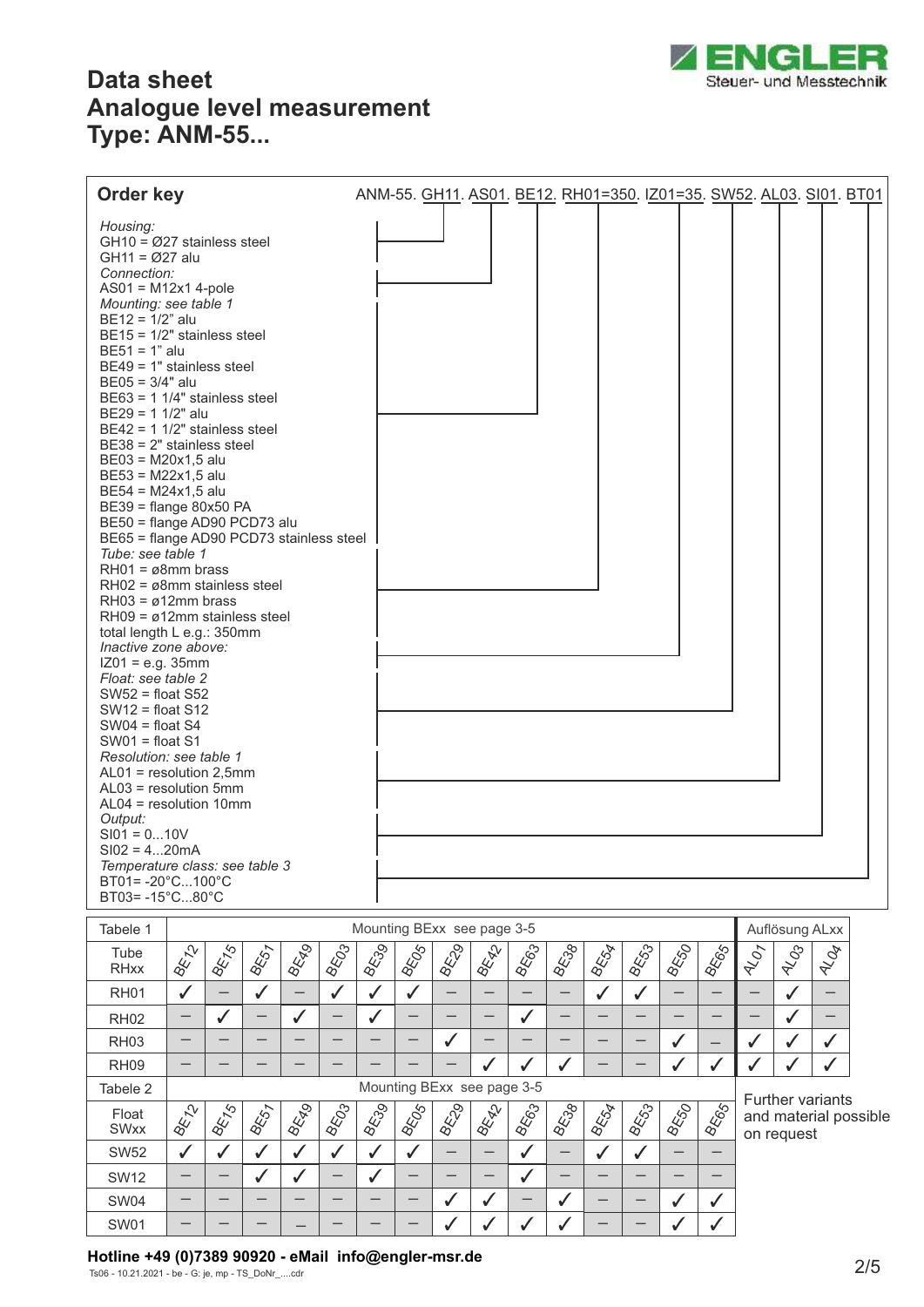



Ts06 - 10.21.2021 - be - G: je, mp - TS\_DoNr\_....cdr **Hotline +49 (0)7389 90920 - eMail info@engler-msr.de** 3/5<br>
The 49313934 be Giama TS Pells edge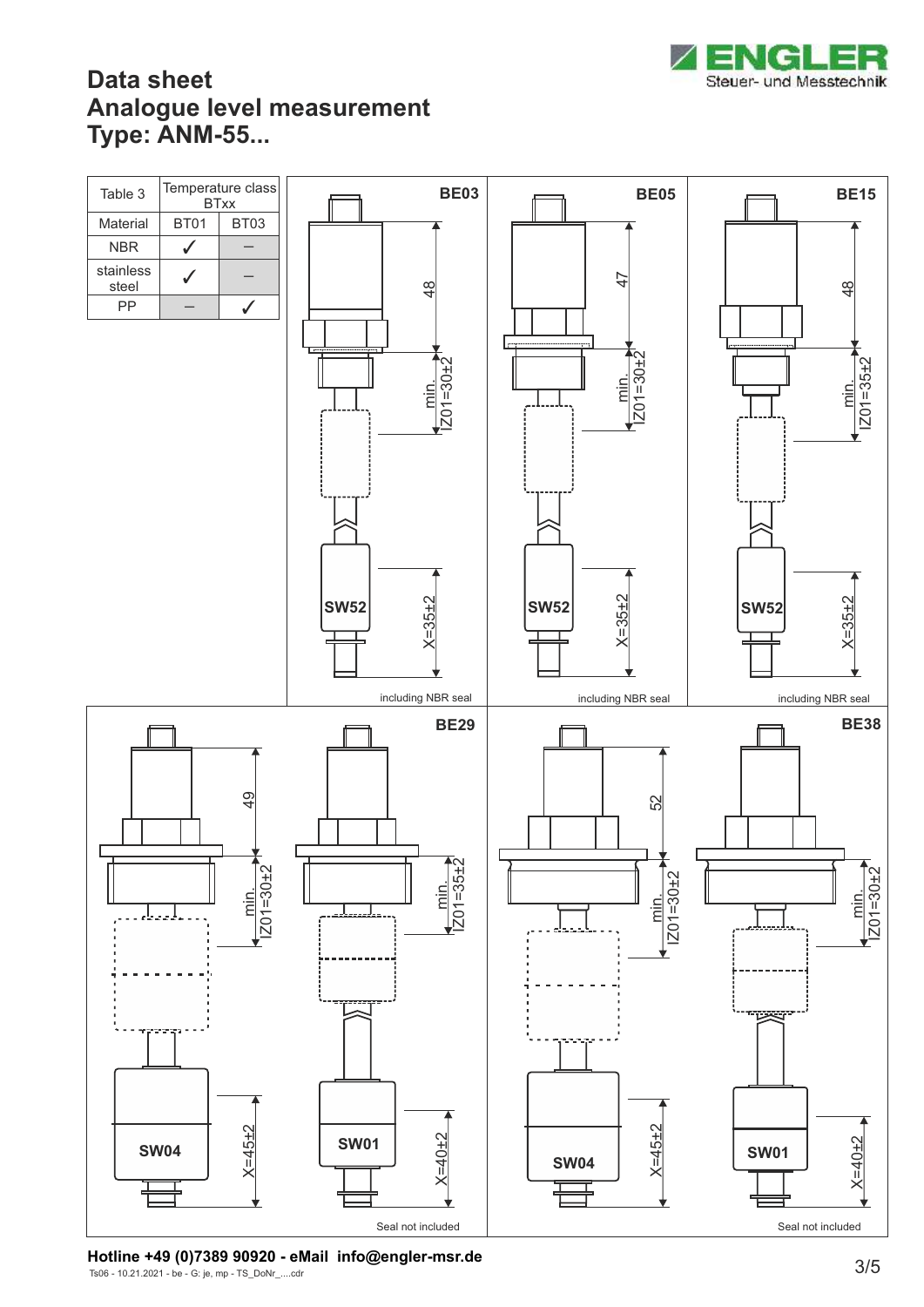



Ts06 - 10.21.2021 - be - G: je, mp - TS\_DoNr\_....cdr **Hotline +49 (0)7389 90920 - eMail info@engler-msr.de** 4/5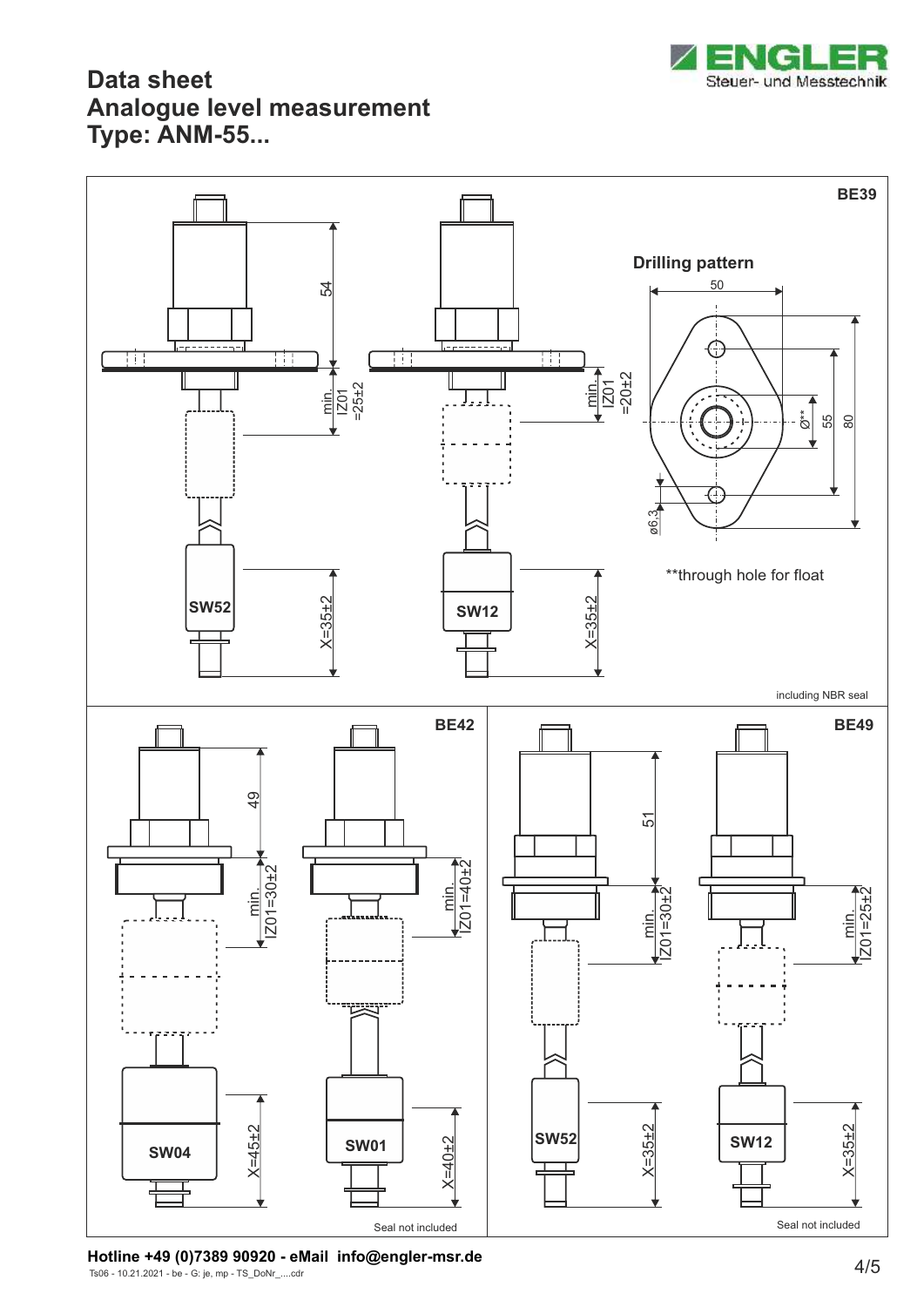



Ts06 - 10.21.2021 - be - G: je, mp - TS\_DoNr\_....cdr **Hotline +49 (0)7389 90920 - eMail info@engler-msr.de** 5/5<br>
Fee 1931 3934 be Gile ma TS Pelly edge of the state of the state of the state of the state of the state of the state of the state of the state of the state of the